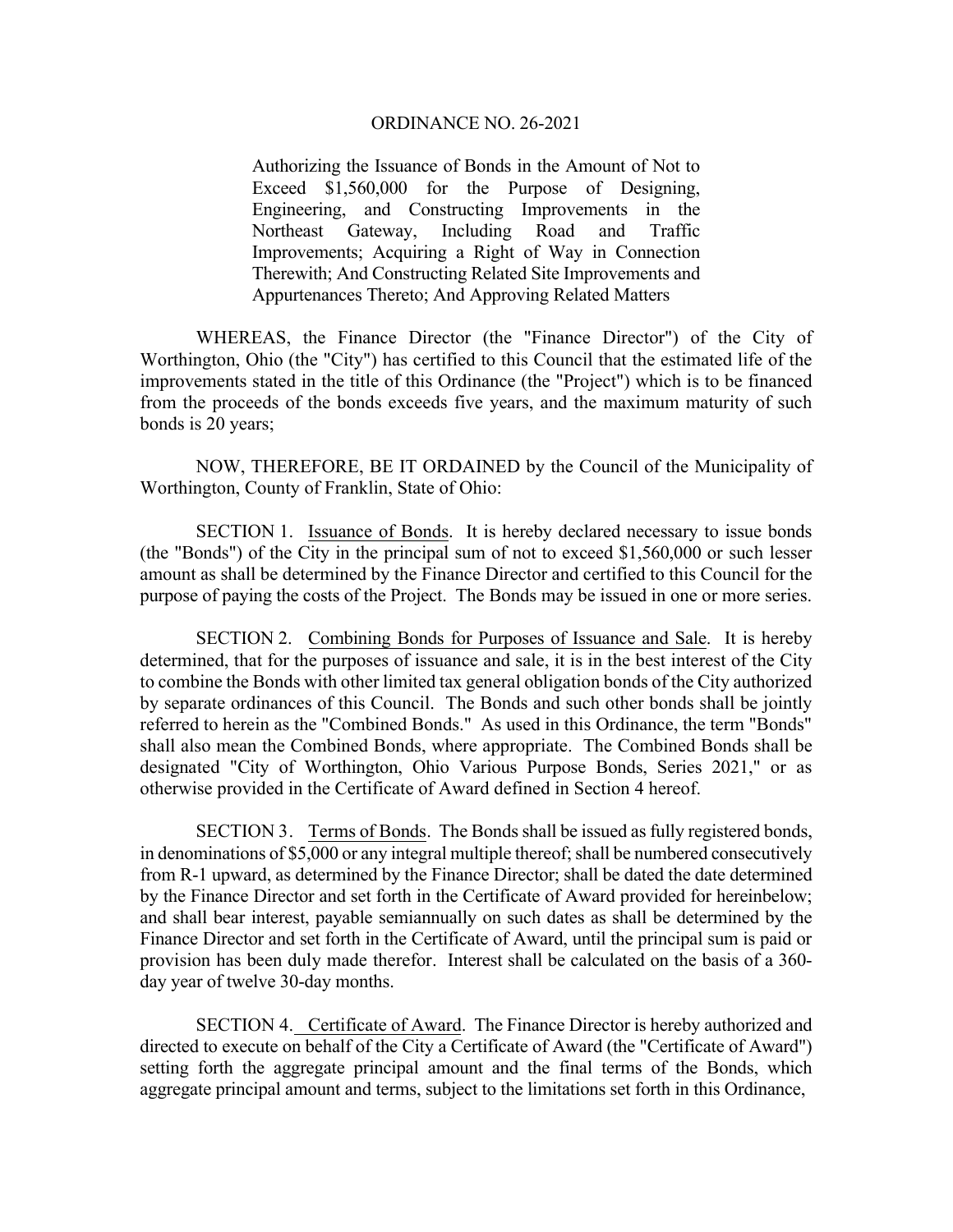shall be as determined by the Finance Director. The Certificate of Award shall indicate the Original Purchaser (as defined hereinbelow) for the Bonds, dated date for the Bonds, the dates on which interest on the Bonds is to be paid (the "Interest Payment Date"), the purchase price for the Bonds (which shall be not less than 97% of the face value thereof), the maturity schedule for the Bonds, the interest rates for the Bonds (provided that the true interest cost for all Bonds in the aggregate shall not exceed 4.50% per annum), the optional and mandatory redemption provisions, if any, and such other terms not inconsistent with this Ordinance as the Finance Director shall deem appropriate.

SECTION 5. Redemption Provisions of the Bonds. The Bonds shall be subject to optional and mandatory redemption prior to stated maturity, as provided in the Certificate of Award. If optional redemption of the Bonds at a redemption price exceeding 100% is to take place on any date on which a mandatory redemption of the Bonds of the same maturity will take place, the Bonds to be redeemed by optional redemption shall be selected by the Bond Registrar (as defined hereinbelow) prior to the selection of the Bonds to be redeemed at par on the same date.

When partial redemption is authorized, the Bond Registrar shall select Bonds or portions thereof by lot within a maturity in such manner as the Bond Registrar may determine, provided, however, that the portion of any Bond so selected shall be in the amount of \$5,000 or any integral multiple thereof.

The notice of the call for redemption of Bonds shall identify (i) by designation, letters, numbers or other distinguishing marks, the Bonds or portions thereof to be redeemed, (ii) the redemption price to be paid, (iii) the date fixed for redemption, and (iv) the place or places where the amounts due upon redemption are payable. From and after the specified redemption date interest on the Bonds (or portions thereof) called for redemption shall cease to accrue. Such notice shall be sent by first class mail at least 30 days prior to the redemption date to each registered holder of Bonds to be redeemed at the address shown in the Bond Register (as defined herein) on the 15th day preceding the date of mailing. Failure to receive such notice of any defect therein shall not affect the validity of the proceedings for the redemption of any Bond.

SECTION 6. General Obligation Pledge. The Bonds shall be the full general obligation of the City, and the full faith, credit and revenue of the City are hereby pledged for the prompt payment of the same. The par value to be received from the sale of the Bonds and any excess funds resulting from the issuance of the Bonds shall, to the extent necessary, be used only for the retirement of the Bonds at maturity and are hereby pledged for such purpose.

SECTION 7. Debt Service Levy. There shall be and is hereby levied annually on all the taxable property in the City, in addition to all other taxes and inside the City's charter millage limitation, a direct tax (the "Debt Service Levy") for each year during which any of the Bonds are outstanding, for the purpose of providing, and in an amount which is sufficient to provide, funds to pay interest upon the Bonds as and when the same falls due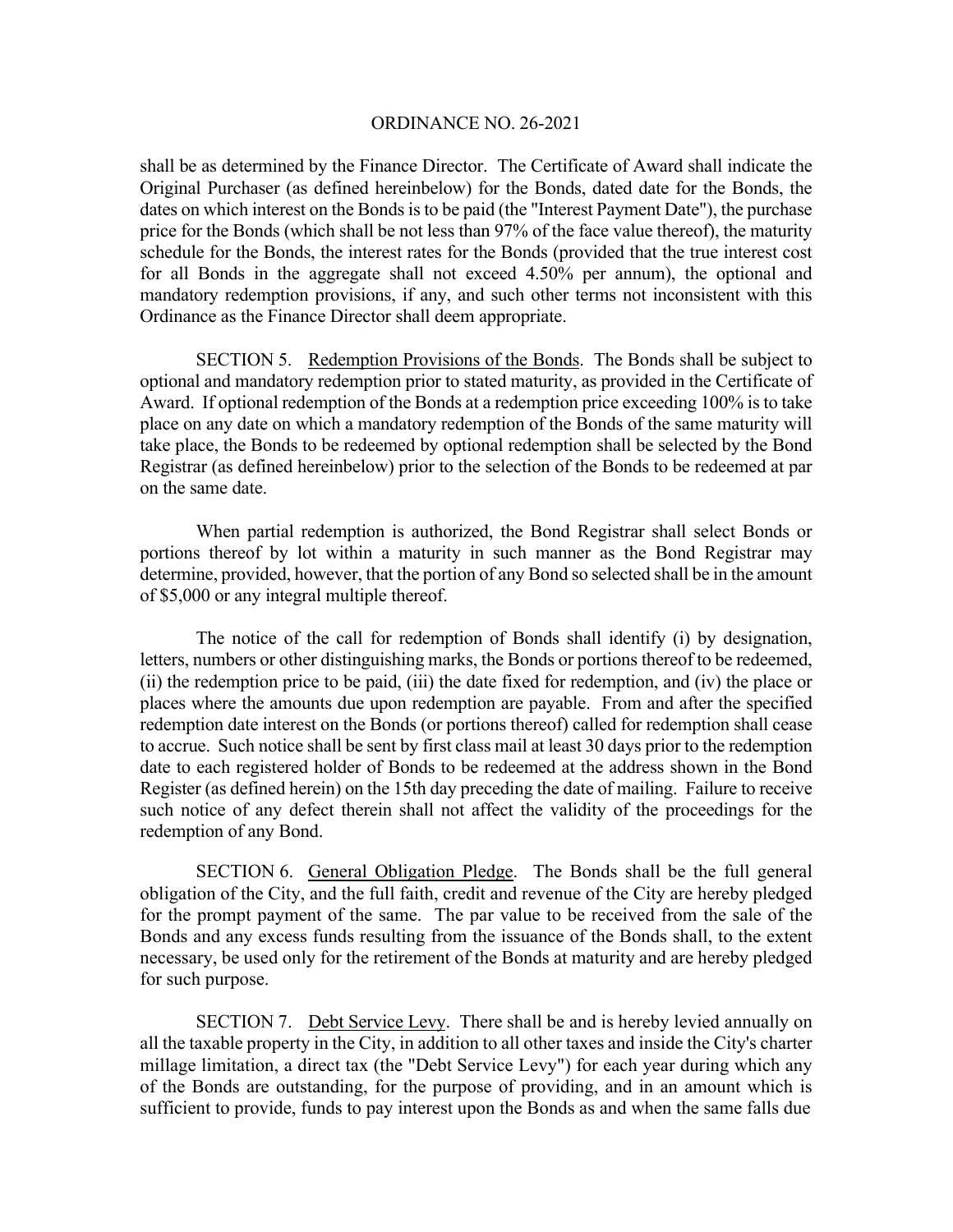and to provide a fund for the repayment of the principal of the Bonds at maturity or upon redemption. The Debt Service Levy shall not be less than the interest and sinking fund tax required by Article XII, Section 11 of the Ohio Constitution.

The Debt Service Levy shall be and is hereby ordered computed, certified, levied and extended upon the tax duplicate and collected by the same officers, in the same manner, and at the same time that taxes for general purposes for each of such years are certified, extended and collected. The Debt Service Levy shall be placed before and in preference to all other items and for the full amount thereof. The funds derived from the Debt Service Levy shall be placed in a separate and distinct fund, which shall be irrevocably pledged for the payment of premium, if any, and interest on and principal of the Bonds when and as the same falls due. Notwithstanding the foregoing, if the City determines that funds will be available from other sources for the payment of the Bonds in any year, the amount of the Debt Service Levy for such year shall be reduced by the amount of funds which will be so available, and the City shall appropriate such funds to the payment of the Bonds in accordance with law.

 SECTION 8. Income Tax Pledge. The City hereby covenants, pursuant to Section 133.05(B)(7), Ohio Revised Code, to appropriate annually from lawfully available municipal income taxes, and to continue to levy and collect municipal income taxes adequate to produce, amounts necessary to meet the debt charges on the Bonds in each year until full payment is made.

SECTION 9. Sale of the Bonds; Use of Proceeds. The Bonds shall be awarded by competitive sale based on bids submitted to the City following the publication of a notice of sale (or similar document) for the Bonds, which shall be in such form as approved by the Finance Director. The sale and award of the Bonds shall be evidenced by the Certificate of Award, which shall award the sale of the Bonds to such purchaser (the "Original Purchaser") as shall offer, in the opinion of the Finance Director, the best terms for the purchase of the Bonds. The Finance Director is hereby authorized and directed to deliver the Bonds, when executed, to the Original Purchaser upon payment of the purchase price and accrued interest, if any, to the date of delivery

The proceeds of such sale, except any accrued interest or premium thereon, shall be deposited in the Treasury of the City and used for the purpose aforesaid and for no other purpose. Any accrued interest received from the sale of the Bonds shall be transferred to the bond retirement fund to be applied to the payment of the principal of and interest on the Bonds, or other obligations of the City, as permitted by law. Any premium received from the sale of the Bonds may be used to pay the financing costs of the Bonds within the meaning of Ohio Revised Code Section 133.01(K) or be deposited into the bond retirement fund in the manner provided by law.

 SECTION 10. Form and Execution of the Bonds. The Bonds shall express upon their faces the purpose for which they are issued and that they are issued pursuant to this Ordinance; and shall be executed by the Finance Director and the City Manager of the City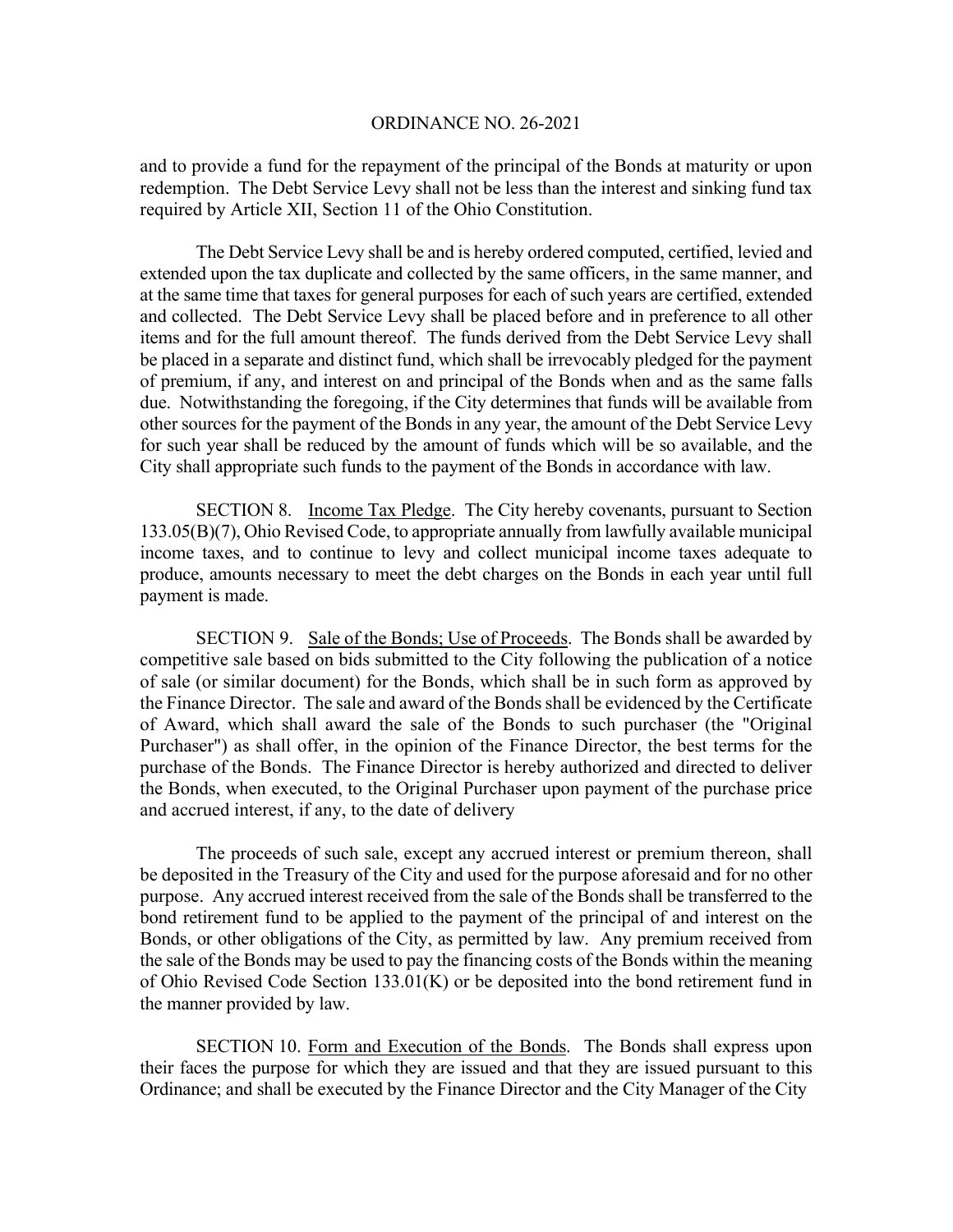(the "City Manager"), in their official capacities, provided that either or both of their signatures may be a facsimile. No Bond shall be valid or become obligatory for any purpose or shall be entitled to any security or benefit under this Ordinance unless and until a certificate of authentication, as printed on the Bond, is signed by the Bond Registrar as authenticating agent. Authentication by the Bond Registrar shall be conclusive evidence that the Bond so authenticated has been duly issued and delivered under this Ordinance and is entitled to the security and benefit of this Ordinance. The certificate of authentication may be signed by any officer or officers of the Bond Registrar or by such other person acting as an agent of the Bond Registrar as shall be approved by the Finance Director on behalf of the City. It shall not be necessary that the same authorized person sign the certificate of authentication on all of the Bonds.

SECTION 11. Payment of the Bonds. The principal of and interest on the Bonds shall be payable in lawful money of the United States of America without deduction for the services of the Bond Registrar as paying agent. The principal of the Bonds shall be payable upon presentation and surrender of the Bonds at the principal office of the Bond Registrar. Each Bond shall bear interest from the later of the date thereof, or the most recent Interest Payment Date to which interest has been paid or duly provided for, unless the date of authentication of any Bond is less than 15 days prior to an Interest Payment Date, in which case interest shall accrue from such Interest Payment Date. Interest on any Bond shall be paid on each Interest Payment Date by check or draft mailed to the person in whose name the Bond is registered, at the close of business on the 15th day next preceding that Interest Payment Date (the "Record Date") (unless such date falls on a non-business day, in which case the Record Date shall be the preceding business day), on the Bond Register at the address appearing therein.

 Any interest on any Bond which is payable, but is not punctually paid or provided for, on any Interest Payment Date (herein called "Defaulted Interest") shall forthwith cease to be payable to the registered owner on the relevant Record Date by virtue of having been such owner and such Defaulted Interest shall be paid to the registered owner in whose name the Bond is registered at the close of business on a date (the "Special Record Date") to be fixed by the Bond Registrar, such Special Record Date to be not more than 15 nor less than 10 days prior to the date of proposed payment. The Bond Registrar shall cause notice of the proposed payment of such Defaulted Interest and the Special Record Date therefor to be mailed, first class postage prepaid, to each Bondholder, at such Bondholder's address as it appears in the Bond Register, not less than 10 days prior to such Special Record Date, and may, in its discretion, cause a similar notice to be published once in a newspaper in each place where Bonds are payable, but such publication shall not be a condition precedent to the establishment of such Special Record Date.

 Subject to the foregoing provisions of this Section, each Bond delivered by the Bond Registrar upon transfer of or in exchange for or in lieu of any other Bond shall carry the rights to interest accrued and unpaid, and to accrue, which were carried by such other Bond.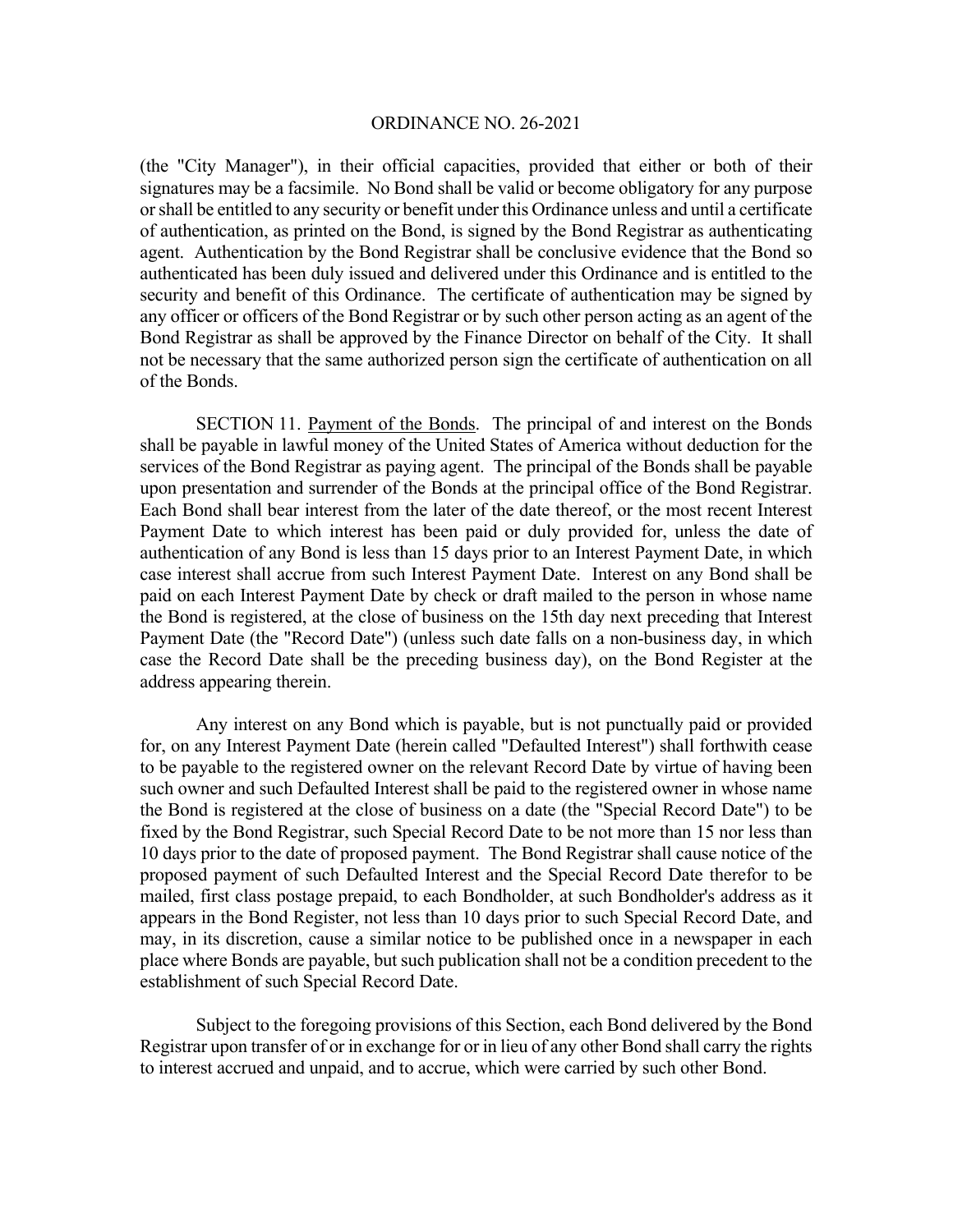SECTION 12. Appointment of Bond Registrar. The Finance Director is hereby authorized and directed to execute on behalf of the City a Bond Registrar Agreement with such bank or other appropriate financial institution as shall be acceptable to the Finance Director and the Original Purchaser, pursuant to which such bank or financial institution shall agree to serve as authenticating agent, bond registrar, transfer agent, and paying agent (the "Bond Registrar") for the Bonds. Interest shall be payable at maturity by check or draft mailed to the Registered Owner hereof, as shown on the registration books of the City maintained by the Bond Registrar. If at any time the Bond Registrar shall be unable or unwilling to serve as such, or the Finance Director in such officer's discretion shall determine that it would be in the best interest of the City for such functions to be performed by another party, the Finance Director may, and is hereby authorized and directed to, enter into an agreement with a national banking association or other appropriate institution experienced in providing such services, to perform the services required of the Bond Registrar hereunder. Each such successor Bond Registrar shall promptly advise all bondholders of the change in identity and new address of the Bond Registrar. So long as any of the Bonds remain outstanding, the City shall cause to be maintained and kept by the Bond Registrar, at the office of the Bond Registrar, all books and records necessary for the registration, exchange and transfer of Bonds as provided in this Section (the "Bond Register"). Subject to the provisions of this Ordinance, the person in whose name any Bond shall be registered on the Bond Register shall be regarded as the absolute owner thereof for all purposes. Payment of or on account of the principal of and interest on any Bond shall be made only to or upon the order of that person. Neither the City nor the Bond Registrar shall be affected by any notice to the contrary, but the registration may be changed as herein provided. All payments shall be valid and effectual to satisfy and discharge the liability upon the Bonds, including the interest thereon, to the extent of the amount or amounts so paid.

 Any Bond, upon presentation and surrender at the office of the Bond Registrar, together with a request for exchange signed by the registered owner or by a person authorized by the owner to do so by a power of attorney in a form satisfactory to the Bond Registrar, may be exchanged for Bonds of the same form and of any authorized denomination or denominations equal in the aggregate to the unmatured principal amount of the Bonds surrendered, and bearing interest at the same rate and maturing on the same date.

 A Bond may be transferred only on the Bond Register upon presentation and surrender thereof at the office of the Bond Registrar, together with an assignment executed by the registered owner or by a person authorized by the owner to do so by a power of attorney in a form satisfactory to the Bond Registrar. Upon that transfer, the Bond Registrar shall complete, authenticate and deliver a new Bond or Bonds of any authorized denomination or denominations equal in the aggregate to the unmatured principal amount of the Bonds surrendered, and bearing interest at the same rate and maturing on the same date.

 The City and the Bond Registrar shall not be required to transfer or exchange (i) any Bond during a period beginning at the opening of business 15 days before the day of mailing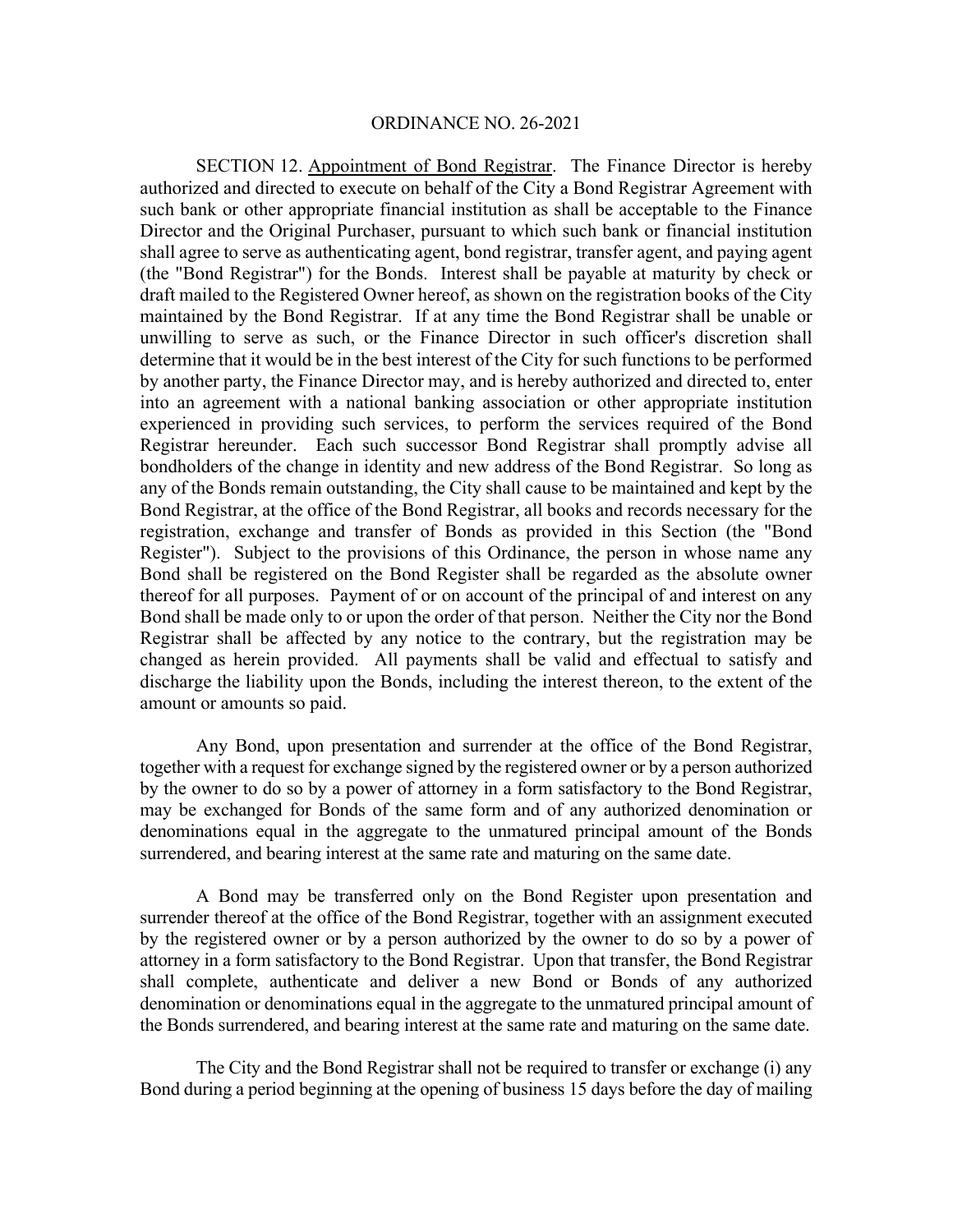of a notice of redemption of Bonds, and ending at the close of business on the day of such mailing, or (ii) any Bonds selected for redemption, in whole or in part, following the date of such mailing.

In all cases in which Bonds are exchanged or transferred hereunder, the City shall cause to be executed and the Bond Registrar shall authenticate and deliver Bonds in accordance with the provisions of this Ordinance. The exchange or transfer shall be without charge to the owner; except that the City and the Bond Registrar may make a charge sufficient to reimburse them for any tax or other governmental charge required to be paid with respect to the exchange or transfer. The City or the Bond Registrar may require that those charges, if any, be paid before it begins the procedure for the exchange or transfer of the Bonds. All Bonds issued upon any transfer or exchange shall be the valid obligations of the City, evidencing the same debt, and entitled to the same benefits under this Ordinance, as the Bonds surrendered upon that transfer or exchange.

 SECTION 13. Book-Entry System. For purposes of this Ordinance, the following terms shall have the following meanings:

 "Book-entry form" or "book-entry system" means a form or system under which (i) the beneficial right to payment of principal of and interest on the Bonds may be transferred only through a book-entry and (ii) physical Bonds in fully registered form are issued only to a Depository or its nominee as registered owner, with the Bonds "immobilized" in the custody of the Depository, and the book-entry is the record that identifies the owners of beneficial interests in those Bonds.

 "Depository" means any securities depository that is a clearing agency under federal law operating and maintaining, together with its participants, a book-entry system to record beneficial ownership of securities and to effect transfers of securities in book-entry form, and includes The Depository Trust Company (a limited purpose trust company), New York, New York.

 The Bonds may be initially issued to a Depository for use in a book-entry system, and the provisions of this Section shall apply, notwithstanding any other provision of this Ordinance; (i) there shall be a single Bond of each maturity, (ii) those Bonds shall be registered in the name of the Depository or its nominee, as registered owner, and immobilized in the custody of the Depository; (iii) the beneficial owners in book-entry form shall have no right to receive Bonds in the form of physical securities or certificates; (iv) ownership of beneficial interests in any Bonds in book-entry form shall be shown by book-entry on the system maintained and operated by the Depository, and transfers of the ownership of beneficial interests shall be made only by the Depository and by book-entry; and (v) the Bonds as such shall not be transferable or exchangeable, except for transfer to another Depository or to another nominee of a Depository, without further action by the City. Bond service charges on Bonds in book-entry form registered in the name of a Depository or its nominee shall be payable in same day funds delivered to the Depository or its authorized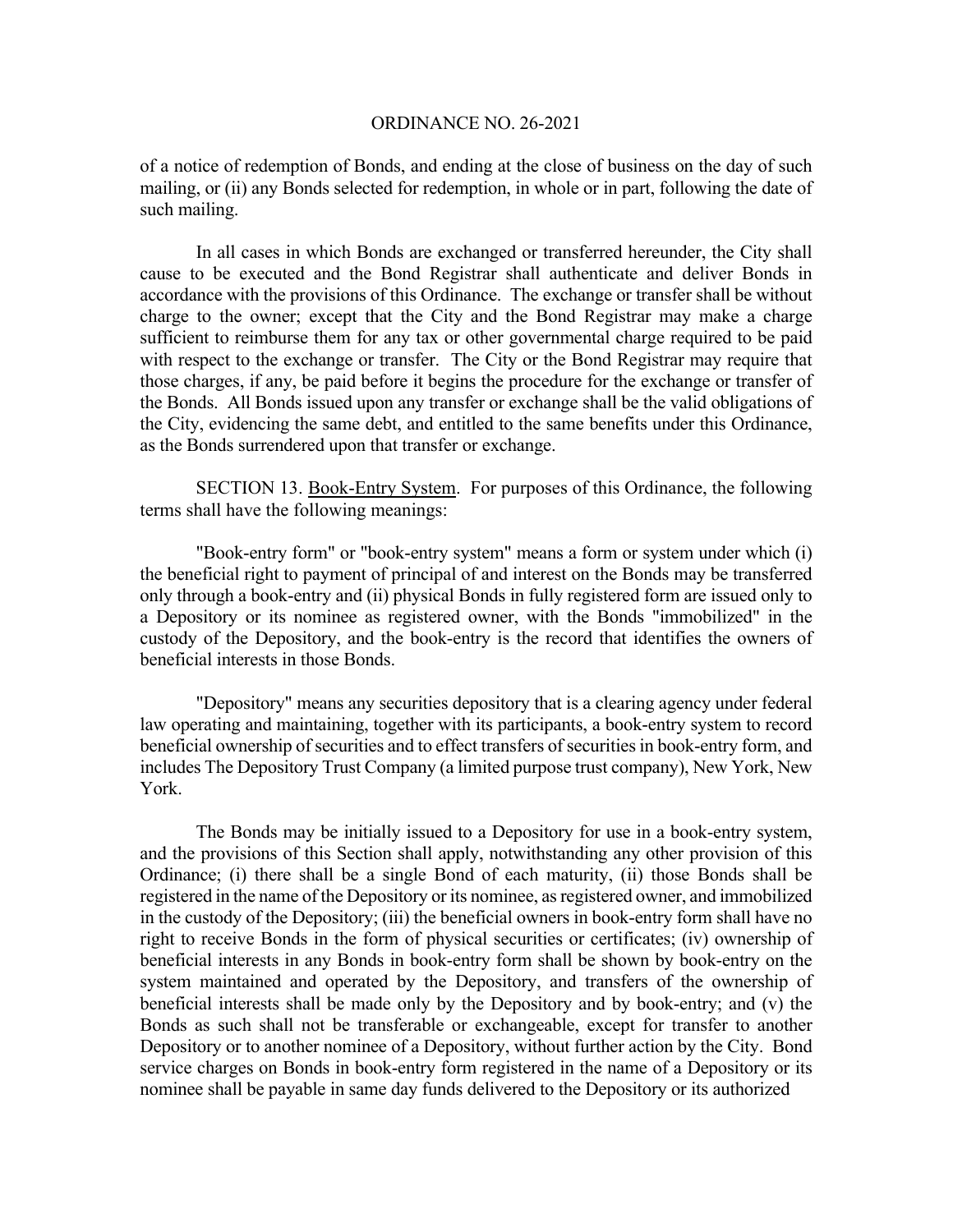representative (i) in the case of interest, on each Interest Payment Date, and (ii) in all other cases, upon presentation and surrender of Bonds as provided in this Ordinance.

 The Bond Registrar may, with the approval of the City, enter into an agreement with the beneficial owner or registered owner of any Bond in the custody of a Depository providing for making all payments to that owner of principal and interest on that Bond or any portion thereof (other than any payment of the entire unpaid principal amount thereof) at a place and in a manner (including wire transfer of federal funds) other than as provided above in this Ordinance, without prior presentation or surrender of the Bond, upon any conditions which shall be satisfactory to the Bond Registrar and to the City. That payment in any event shall be made to the person who is the registered owner of that Bond on the date that principal is due, or, with respect to the payment of interest, as of the applicable date agreed upon as the case may be. The Bond Registrar shall furnish a copy of each of those agreements, certified to be correct by the Bond Registrar, to other paying agents for Bonds and to the City. Any payment of principal or interest pursuant to such an agreement shall constitute payment thereof pursuant to, and for all purposes of, this Ordinance.

 If requested, the Finance Director and the City Manager are authorized and directed to execute, acknowledge and deliver, in the name of and on behalf of the City, an agreement among the City, the Bond Registrar and a Depository to be delivered in connection with the issuance of the Bonds to such Depository for use in a book-entry system.

The City may decide to discontinue use of the book-entry system through the Depository. In that event, Bond certificates will be printed and delivered to the Depository.

 If any Depository determines not to continue to act as the Depository for the Bonds for use in a book-entry system, the City and the Bond Registrar may attempt to establish a securities depository/book-entry relationship with another qualified Depository under this Ordinance. If the City and the Bond Registrar do not or are unable to do so, the City and the Bond Registrar, after the Bond Registrar has made provision for notification of the beneficial owners by the then Depository, shall permit withdrawal of the Bonds from the Depository and authenticate and deliver bond certificates in fully registered form to the assigns of the Depository or its nominee, all at the cost and expense (including costs of printing and delivering definitive Bond), if the event is not the result of action or inaction by the City or the Bond Registrar, of those persons requesting such issuance.

 SECTION 14. Federal Tax Law Compliance. The City hereby covenants that it will comply with the requirements of all existing and future laws which must be satisfied in order that interest on the Bonds is and will continue to be excluded from gross income for federal income tax purposes, including without limitation restrictions on the use of the property financed with the proceeds of the Bonds so that the Bonds will not constitute "private activity bonds" within the meaning of Section 141 of the Internal Revenue Code of 1986, as amended (the "Code"). The City further covenants that it will restrict the use of the proceeds of the Bonds in such manner and to such extent, if any, as may be necessary, after taking into account reasonable expectations at the time the Bonds are issued, so that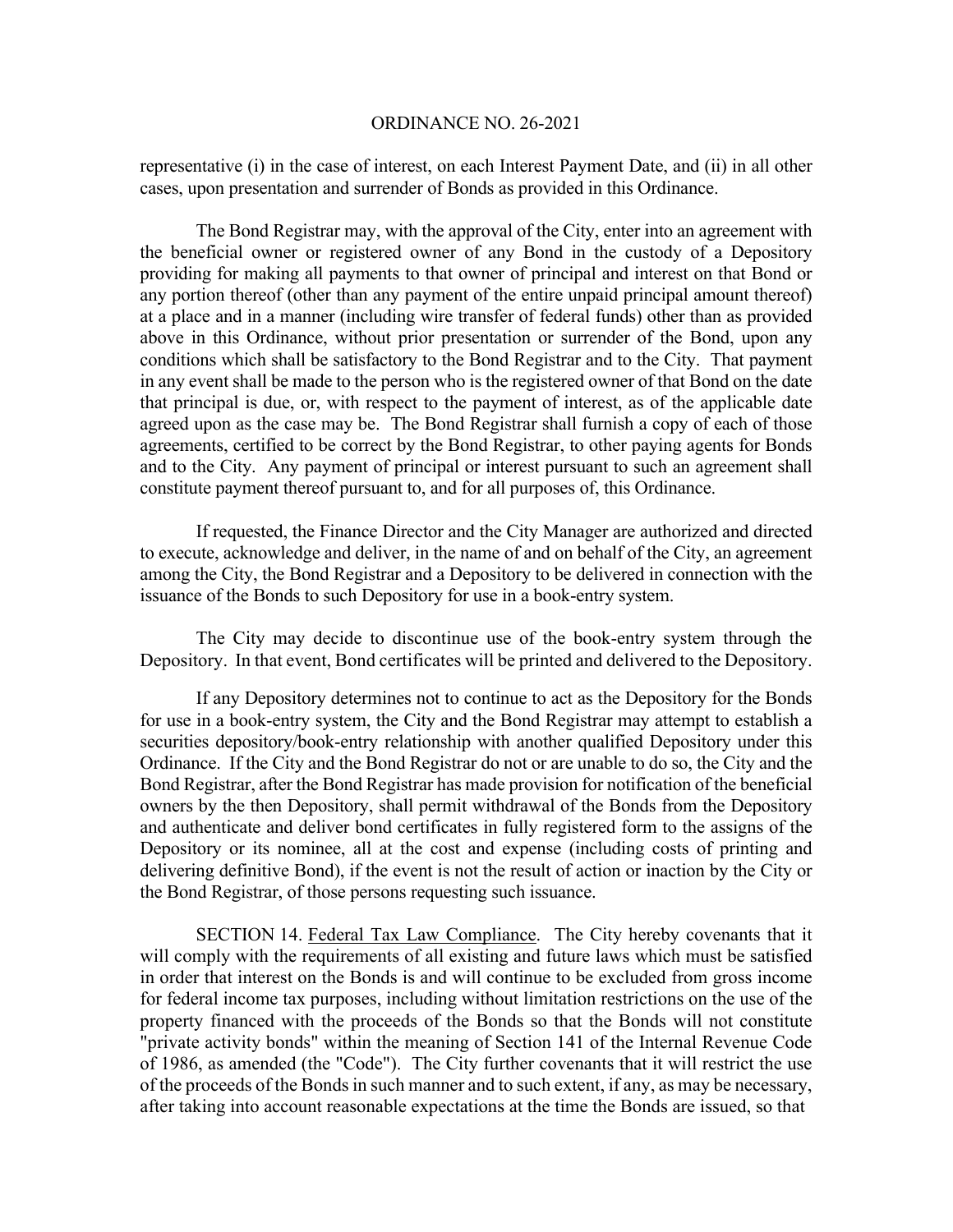they will not constitute arbitrage bonds under Section 148 of the Code and the regulations prescribed thereunder (the "Regulations").

The Finance Director, or any other officer of the City, including the City Manager, is hereby authorized and directed (a) to make or effect any election, selection, designation, choice, consent, approval or waiver on behalf of the City with respect to the Bonds as permitted or required to be made or given under the federal income tax laws, for the purpose of assuring, enhancing or protecting favorable tax treatment or the status of the Bonds or interest thereon or assisting compliance with requirements for that purpose, reducing the burden or expense of such compliance, reducing any rebate amount or any payment of penalties, or making any payments of special amounts in lieu of making computations to determine, or paying, any excess earnings as rebate, or obviating those amounts or payments, as determined by the Finance Director, which action shall be in writing and signed by the Finance Director, or any other officer of the City, including the City Manager, on behalf of the City; (b) to take any and all actions, make or obtain calculations, and make or give reports, covenants and certifications of and on behalf of the City as may be appropriate to assure the exclusion of interest from gross income and the intended tax status of the Bonds; and (c) to give an appropriate certificate on behalf of the City, for inclusion in the transcript of proceedings, setting forth the facts, estimates and circumstances, and reasonable expectations of the City pertaining to Section 148 and the Regulations, and the representations, warranties and covenants of the City regarding compliance by the City with Sections 141 through 150 of the Code and the Regulations.

The Finance Director shall keep and maintain adequate records pertaining to the use and investment of all proceeds of the Bonds sufficient to permit, to the maximum extent possible and presently foreseeable, the City to comply with any federal law or regulation now or hereafter having applicability to the Bonds that relates to the use of such proceeds, which limits the amount of Bond proceeds which may be invested on an unrestricted yield or requires the City to rebate arbitrage profits to the United States Department of the Treasury. The Finance Director is hereby authorized and directed to file such reports with, and rebate arbitrage profits to, the United States Department of the Treasury, to the extent that any federal law or regulation having applicability to the Bonds requires any such reports or rebates.

 SECTION 15. Municipal Bond Insurance. The Finance Director is authorized to make appropriate arrangements, if the Finance Director deems it in the best interest of the City, for the issuance of a municipal bond insurance policy with respect to all or any portion or series of the Bonds, including executing and delivering a commitment therefor and certificates and other documents in connection therewith and paying the bond insurance premium related thereto. All additional provisions required to be authorized by this Council for the issuance of a municipal bond insurance policy shall be contained in the Certificate of Award.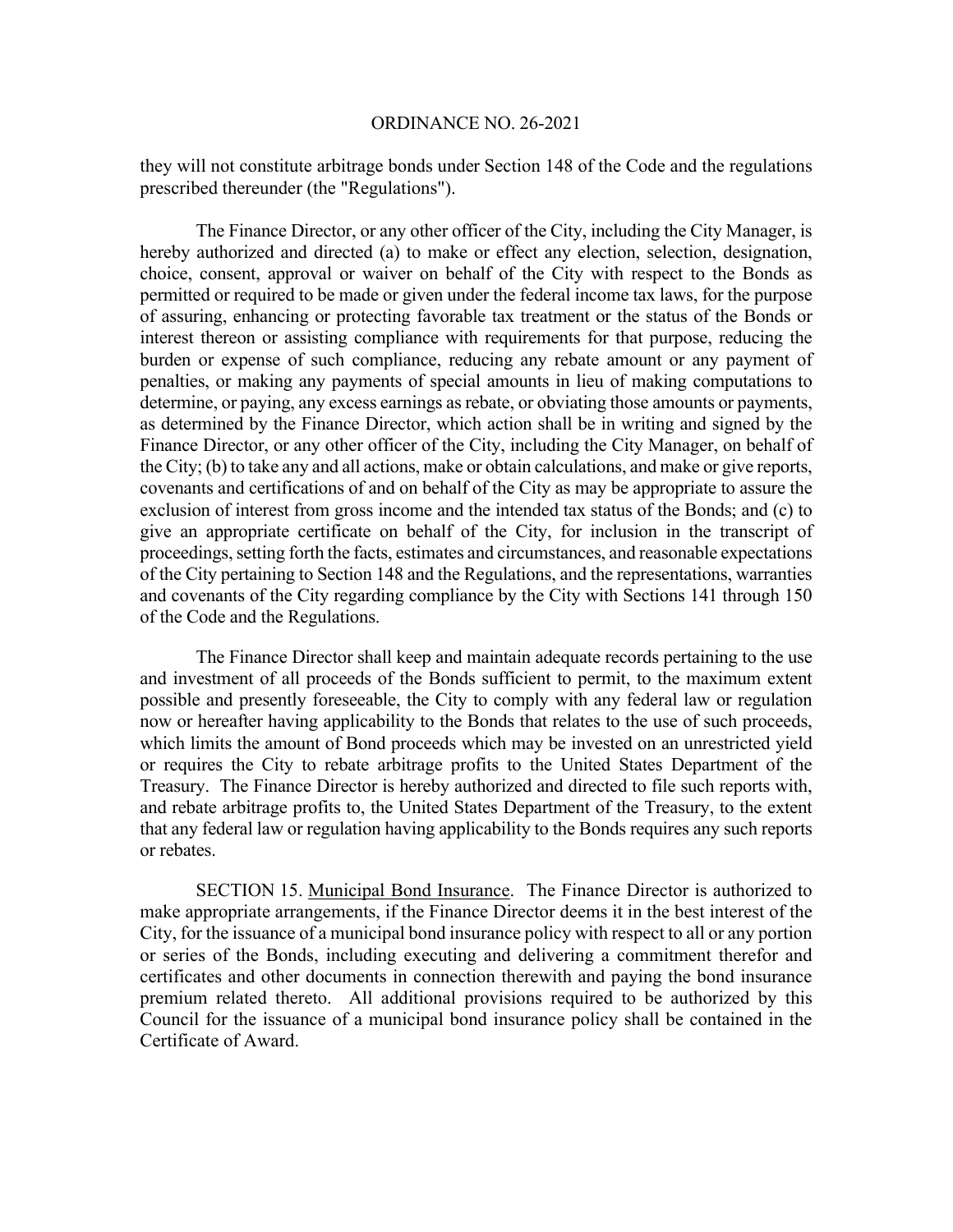SECTION 16. Official Statement. The distribution of an Official Statement of the City, in preliminary and final form, relating to the original issuance of the Bonds is authorized if the Finance Director determines that it is necessary or advisable to prepare and distribute an Official Statement in connection with the original issuance of the Bonds. If the Finance Director so determines, then the Finance Director and the City Manager, and any other officer of this Council, are authorized and directed to negotiate, prepare and execute, on behalf of the City and in their official capacity, the Official Statement and any supplements thereto as so executed in connection with the original issuance of the Bonds, and they are authorized and directed to advise the Original Purchaser in writing regarding limitations on the use of the Official Statement and any supplements thereto for purposes of marketing or reoffering the Bonds as they deem necessary or appropriate to protect the interests of the City. The Finance Director, the City Manager and the Law Director are each authorized to execute and deliver, on behalf of the City and in their official capacities, such certificates in connection with the accuracy of an Official Statement, in either preliminary or final form, and any supplements thereto as may, in their judgment, be necessary or appropriate.

 SECTION 17. Obtaining of Rating for the Bonds. The Finance Director is authorized to obtain or update a rating or ratings on the Bonds and the City if the Finance Director determines that it is necessary or advisable in connection with the original issuance of the Bonds. If the Finance Director so determines, then the Finance Director, City Manager, and any officer of this Council are authorized and directed to take all steps necessary to obtain such rating or ratings, including paying the rating fees imposed by any rating agency and paying any travel expenses relating to obtaining such rating or ratings.

 SECTION 18. Appointment of Municipal Advisor. The appointment of Baker Tilly Municipal Advisors, LLC, to serve as municipal advisor to the City in connection with the issuance of the Bonds is hereby approved. The fees to be paid to such firm shall be subject to review and approval of the Finance Director, shall not exceed the fees customarily charged for such services, and shall be paid upon closing of the financing from proceeds of the Bonds.

SECTION 19. Appointment of Bond Counsel. The appointment of the law firm of Bricker & Eckler LLP to serve as Bond Counsel with respect to the issuance of the Bonds is hereby approved. The fees to be paid to such firm shall be subject to review and approval by the Finance Director, shall not exceed the fees customarily charged for such services, and shall be paid upon closing of the financing from proceeds of the Bonds.

 SECTION 20. Transcript of Proceedings; Execution of Additional Documents. The officer having charge of the minutes of the Council and any other officers of the Council, or any of them individually, are hereby authorized and directed to prepare and certify a true transcript of proceedings pertaining to the Bonds and to furnish a copy of such transcript to the Original Purchaser. Such transcript shall include certified copies of all proceedings and records of the Council relating to the power and authority of the City to issue the Bonds and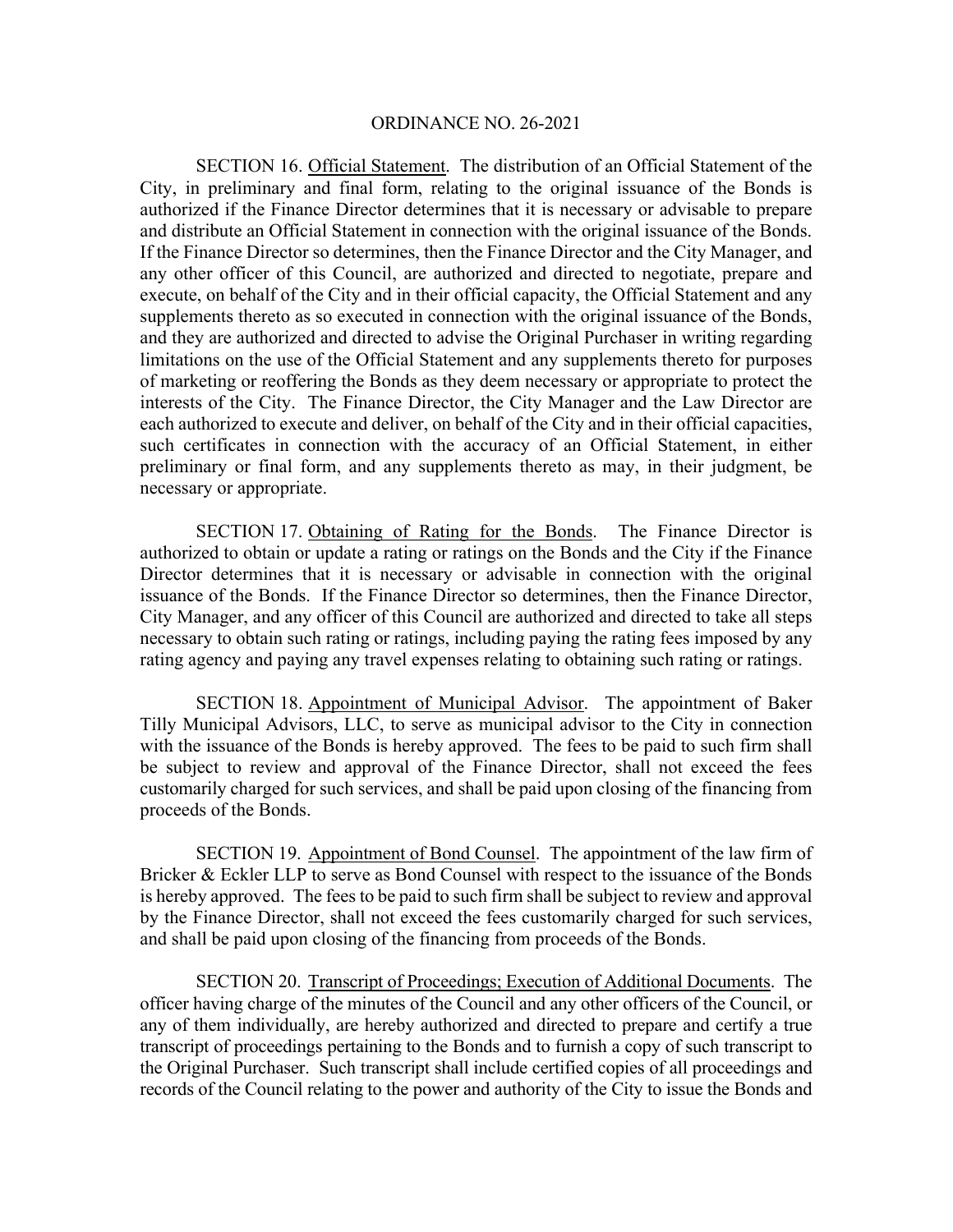certificates as to matters within their knowledge or as shown by the books and records under their custody and control, including but not limited to a general certificate of the City Clerk and a no-litigation certificate of the City Manager and the Finance Director, and such certified copies and certificates shall be deemed representations of the City as to the facts stated therein. Except for the procedure for authenticating the Bonds set forth in Section 10 herein, documents (including this Ordinance) executed, scanned and transmitted electronically and electronic and digital signatures shall be deemed original signatures for said transcript of the Bonds, for the purposes of this Ordinance, and for all matters related thereto, with any such scanned, electronic, and digital signatures having the same legal effect as original signatures.

The City Manager and Finance Director are hereby authorized and directed to take such action and to execute and deliver, on behalf of the Council, such additional instruments, agreements, certificates, and other documents as may be in their discretion necessary or appropriate in order to carry out the intent of this Ordinance. Such documents shall be in the form not substantially inconsistent with the terms of this Ordinance, as they in their discretion shall deem necessary or appropriate.

 SECTION 21. Satisfaction of Conditions for Bond Issuance. It is hereby found and determined that all acts, conditions and things necessary to be done precedent to and in the issuing of the Bonds in order to make them legal, valid and binding obligations of the City have happened, been done and been performed in regular and due form as required by law; that the faith, credit and revenue of the City are hereby irrevocably pledged for the prompt payment of the principal and interest thereof at maturity; and that no limitation of indebtedness or taxation, either statutory or constitutional, has been exceeded in issuing the Bonds.

 SECTION 22. Compliance with Open Meeting Requirements. It is hereby found and determined that all formal actions of this Council concerning and relating to the adoption of this Ordinance were adopted in an open meeting of this Council, and that all deliberations of this Council and of any of its committees that resulted in such formal action, were in meetings open to the public, in compliance with all legal requirements including Section 121.22 of the Ohio Revised Code.

 $\overline{a}$